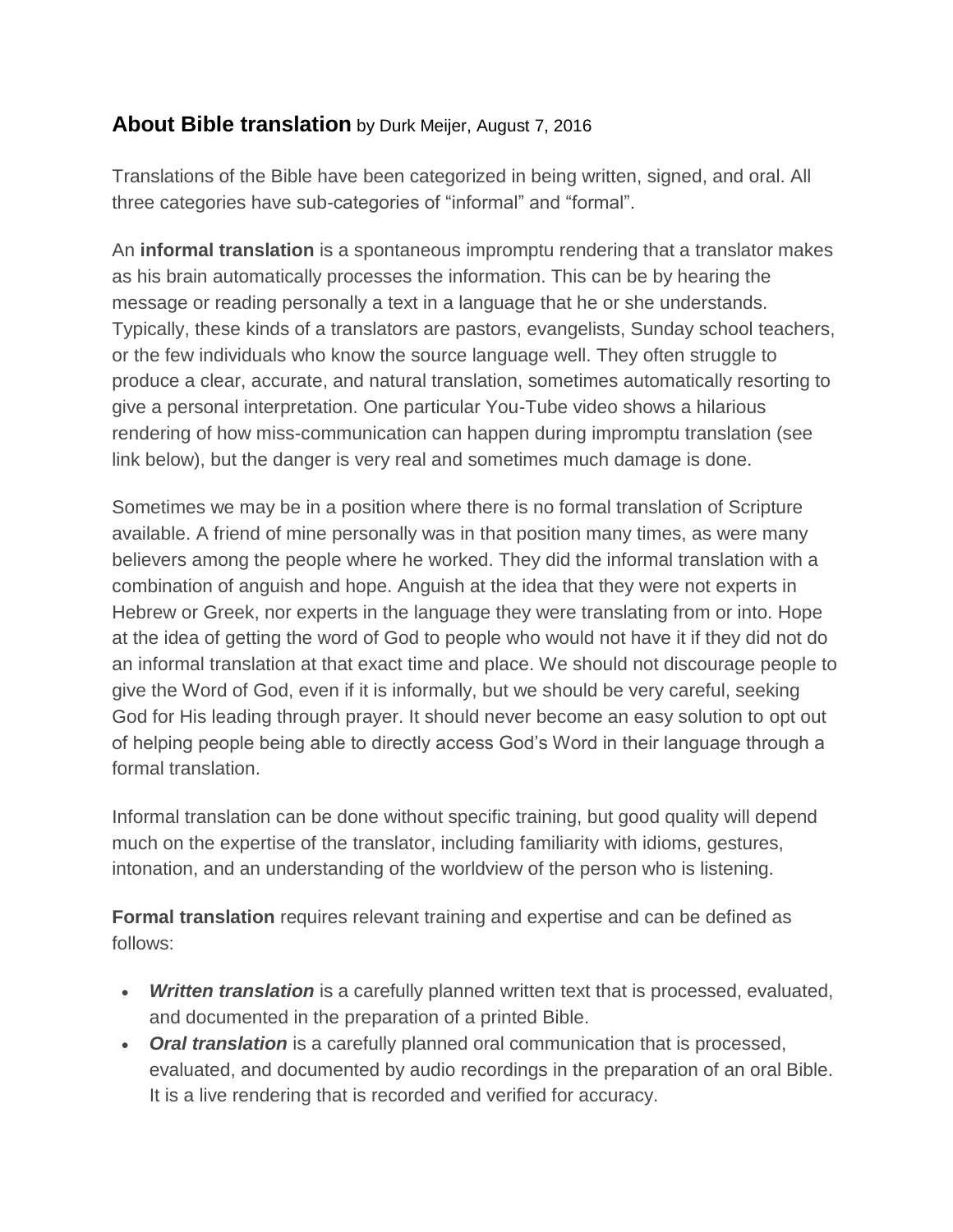*Signed translation* is a carefully planned signing that is processed, evaluated, and documented by visual recordings in the preparation of a signed Bible. It is a live rendering that is recorded and verified for accuracy.

Formal translation, whether written, oral, or signed, leads equally to producing a quality printed, audio, or visual product that then can serve as a Biblical standard. It can be distributed and used for reference, study, memorization, and meditation as an authoritative source. It might be a complete Bible, a partial Bible, like a New or Old Testament. It might be a panoramic Bible that presents a selection of books, partial books, or even passages that can stand on their own. Bibles are categorized by at least by four general translation styles: literal, meaning-based, paraphrased and contextualized. I will be focusing next on various art forms of how Scriptures currently are being published:

- *Written Scripture* is any communication that uses visual marks (letters, symbols, or pictures) and formal literate grammar and discourse rules to tell the meaning of the Bible message accurately, clearly, and naturally. It generally arranges the messages according to the Canon and separates the documents by chapter and verse. Some recognized authority has reviewed it for accuracy and approved it for distribution. This Scripture might be distributed as a printed version on paper as a book or as a digital document for use on computers, mobile phones or other relevant technology.
- *Audio Scripture* is typically an audio version of written Scripture and it generally uses the Canon and the chapter and verse definitions of the messages. Audio Scripture might be dramatized and, as such, it has different voices speaking as the different persons of the stories. It might have sound effects that reflect the setting, as well as background music. It is produced and distributed for use on relevant audio devices.
- *Oral Scripture* is any oral communication that tells the meaning of the Bible message accurately, clearly, and naturally in meaningful chunks. It needs to include all necessary nonverbal communication. The choice of words, verbal expressions and oral discourse help to communicate the message most effectively. Like written materials, it should be reviewed by a consultant for accuracy. When satisfactory, someone needs to approve it for distribution as an audio recording. Technically oral Scripture is also audio Scripture.
- **Signed Scripture** is a visualized version of the Bible that signs the meaning of the Bible message accurately, clearly, and naturally in meaningful chunks using sign discourse. Like written materials, it should be reviewed by a consultant for